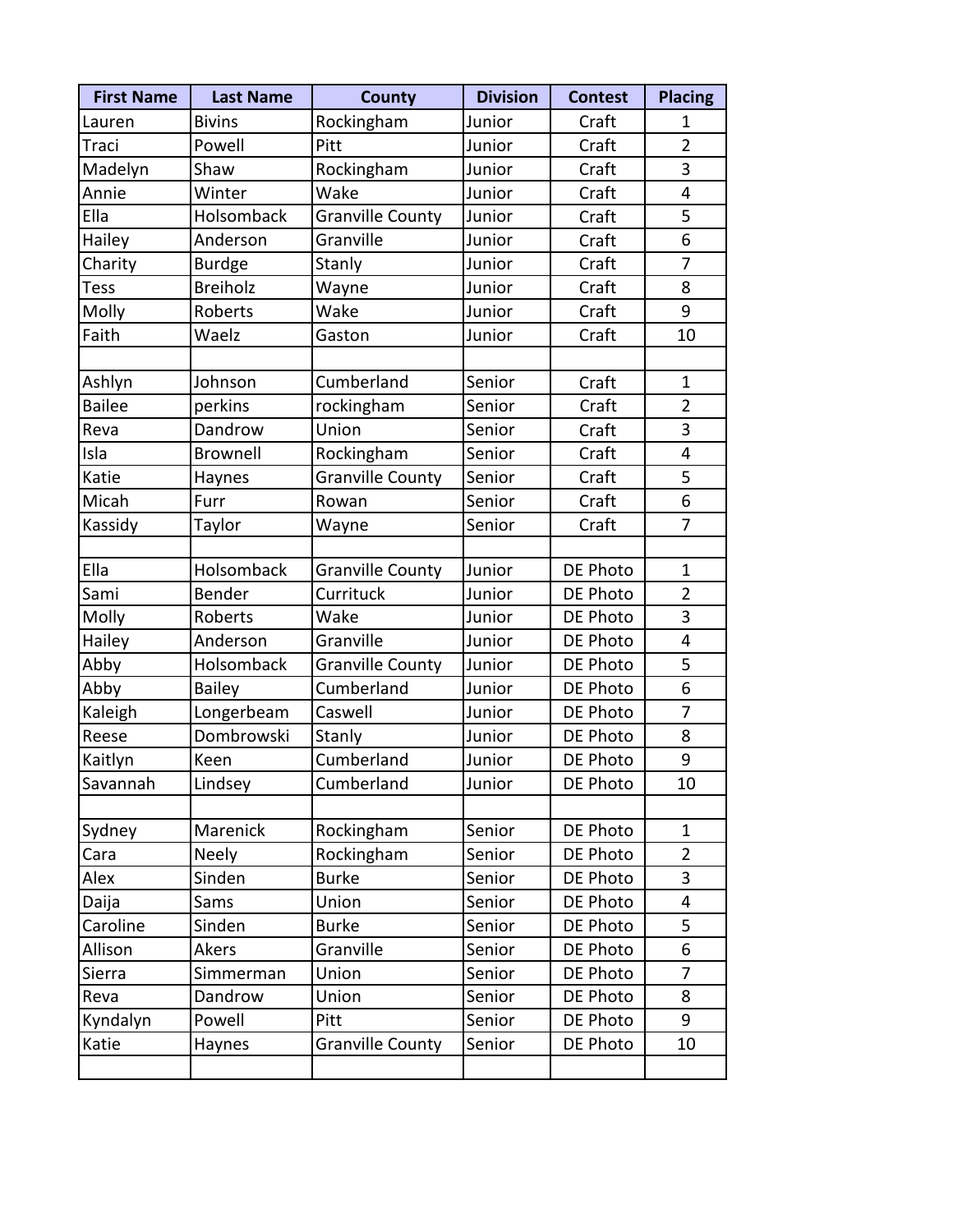| <b>First Name</b> | <b>Last Name</b> | <b>County</b>           | <b>Division</b> | <b>Contest</b>  | <b>Placing</b> |
|-------------------|------------------|-------------------------|-----------------|-----------------|----------------|
| Reagan            | Faulkner         | Nash                    | Junior          | Drawing         | 1              |
| Lauren            | <b>Bivins</b>    | Rockingham              | Junior          | Drawing         | $\overline{2}$ |
| Mary              | <b>Hawkins</b>   | caswell                 | Junior          | <b>Drawing</b>  | 3              |
| Casey             | Hiser            | Johnston                | Junior          | Drawing         | 4              |
| Annie             | Winter           | Wake                    | Junior          | Drawing         | 5              |
| Abby              | Holsomback       | <b>Granville County</b> | Junior          | Drawing         | 6              |
| Hailey            | Anderson         | Granville               | Junior          | Drawing         | 7              |
| Sarah             | Matejko          | Rockingham              | Junior          | Drawing         | 8              |
| Sophia            | Shuttleworth     | Cumberland              | Junior          | Drawing         | 9              |
| Sami              | Bender           | Currituck               | Junior          | <b>Drawing</b>  | 10             |
|                   |                  |                         |                 |                 |                |
| Madison           | Dahl             | Union                   | Senior          | Drawing         | $\mathbf{1}$   |
| Abby              | Kluttz           | Rowan                   | Senior          | Drawing         | $\overline{2}$ |
| Kassidy           | Taylor           | Wayne                   | Senior          | Drawing         | 3              |
| Sydney            | Marenick         | Rockingham              | Senior          | Drawing         | 4              |
| Sierra            | Simmerman        | Union                   | Senior          | Drawing         | 5              |
| Kyndalyn          | Powell           | Pitt                    | Senior          | Drawing         | 6              |
| Abigail           | Gant             | Transylvania            | Senior          | <b>Drawing</b>  | 7              |
| Allison           | Akers            | Granville               | Senior          | Drawing         | 8              |
| Kaylyn            | Gise             | Union                   | Senior          | Drawing         | 9              |
| Alexandria        | Reinhardt        | Rowan                   | Senior          | Drawing         | 10             |
|                   |                  |                         |                 |                 |                |
| Sophia            | Shuttleworth     | Cumberland              | Junior          | Painting        | $\mathbf{1}$   |
| Abby              | Holsomback       | <b>Granville County</b> | Junior          | Painting        | $\overline{2}$ |
| Gracie            | Howell           | rockingham              | Junior          | Painting        | 3              |
| Faith             | Waelz            | gaston                  | Junior          | Painting        | $\overline{4}$ |
| Casey             | Hiser            | Johnston                | Junior          | Painting        | 5              |
| Cooper            | <b>Batts</b>     | Orange                  | Junior          | Painting        | 6              |
| Mackenzie         | Joy              | Cumberland              | Junior          | Painting        | 7              |
| Hailey            | Anderson         | Granville               | Junior          | Painting        | 8              |
| tyler             | perkins          | rockingham              | Junior          | Painting        | 9              |
| Abby              | <b>Bailey</b>    | Cumberland              | Junior          | Painting        | 10             |
|                   |                  |                         |                 |                 |                |
| Rhiana            | Brownell         | Rockingham              | Senior          | <b>Painting</b> | $\mathbf{1}$   |
| Sierra            | Simmerman        | Union                   | Senior          | Painting        | $\overline{2}$ |
| Emeline           | Wilson           | Wake                    | Senior          | Painting        | 3              |
| Kassidy           | Taylor           | Wayne                   | Senior          | <b>Painting</b> | 4              |
| Ashlyn            | Johnson          | Cumberland              | Senior          | Painting        | 5              |
| Austin            | Martin           | Orange                  | Senior          | Painting        | 6              |
| Kyndalyn          | Powell           | Pitt                    | Senior          | Painting        | 7              |
| Peyton            | Carrington       | <b>Wake County</b>      | Senior          | Painting        | 8              |
| Sophia            | Kuhl             | Orange                  | Senior          | Painting        | 9              |
| Reva              | Dandrow          | Union                   | Senior          | Painting        | 10             |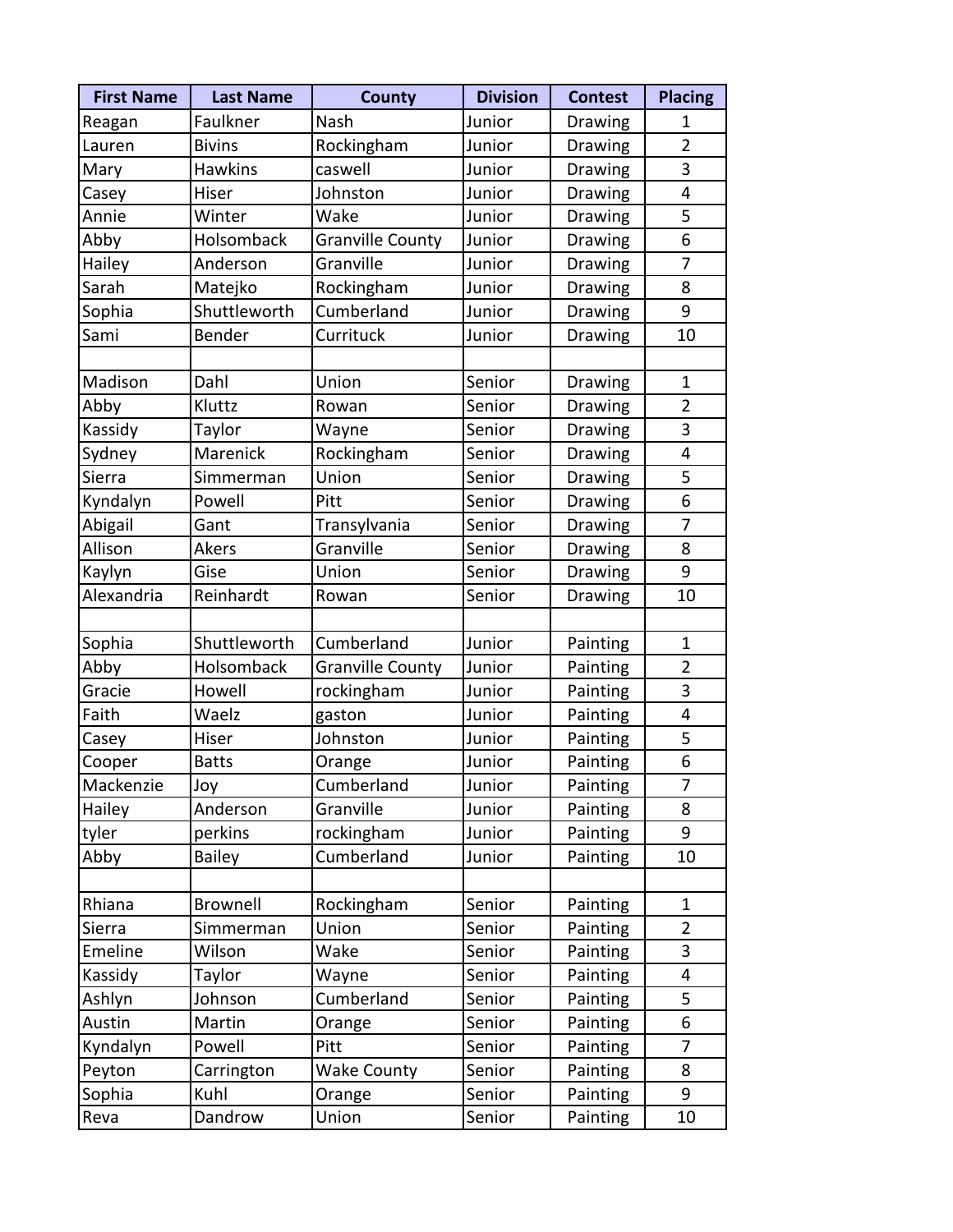| <b>First Name</b> | <b>Last Name</b> | <b>County</b>           | <b>Division</b> | <b>Contest</b> | <b>Placing</b> |
|-------------------|------------------|-------------------------|-----------------|----------------|----------------|
|                   |                  |                         |                 |                |                |
| Kaitlyn           | Keen             | Cumberland              | Junior          | Photo          | $\mathbf{1}$   |
| Ella              | Holsomback       | <b>Granville County</b> | Junior          | Photo          | $\overline{2}$ |
| Nicole            | Lackey           | Rowan                   | Junior          | Photo          | 3              |
| Sophia            | Shuttleworth     | Cumberland              | Junior          | Photo          | 4              |
| Emma              | Weinfurt         | Orange                  | Junior          | Photo          | 5              |
| Sami              | Bender           | Currituck               | Junior          | Photo          | 6              |
| Miranda           | Ellington        | Harnett                 | Junior          | Photo          | 7              |
| Reese             | Dombrowski       | Stanly                  | Junior          | Photo          | 8              |
| Megan             | Ellington        | Harnett                 | Junior          | Photo          | 9              |
| Katelen           | <b>Browning</b>  | McDowell                | Junior          | Photo          | 10             |
|                   |                  |                         |                 |                |                |
| Jessica           | Sprague          | Rockingham              | Senior          | Photo          | $\mathbf{1}$   |
| Erika             | Padron           | Rockingham              | Senior          | Photo          | $\overline{2}$ |
| Sydney            | Marenick         | Rockingham              | Senior          | Photo          | $\overline{2}$ |
| Sierra            | Simmerman        | Union                   | Senior          | Photo          | 3              |
| Reva              | Dandrow          | Union                   | Senior          | Photo          | 4              |
| Kyndalyn          | Powell           | Pitt                    | Senior          | Photo          | 5              |
| Kaylyn            | Gise             | Union                   | Senior          | Photo          | 6              |
| McCauley          | Ray              | Orange                  | Senior          | Photo          | 7              |
| Anna              | Ceelen           | Rockingham              | Senior          | Photo          | 8              |
| logan             | baldwin          | rockingham              | Senior          | Photo          | 9              |
| Gracie            | Haynes           | Cabarrus                | Senior          | Photo          | 10             |
|                   |                  |                         |                 |                |                |
| Abby              | Holsomback       | <b>Granville County</b> | Junior          | Poster         | 1              |
| Faith             | Waelz            | gaston                  | Junior          | Poster         | $\overline{2}$ |
| Sophia            | Williford        | Granville               | Junior          | Poster         | 3              |
| <b>Bliss</b>      | Pointer          | Caswell                 | Junior          | Poster         | 4              |
| Adriana           | Nunnery          | cumberland              | Junior          | Poster         | 5              |
| Katelyn           | Dowell           | Cumberland              | Junior          | Poster         | 6              |
| Kelsey            | Craig            | Caswell                 | Junior          | Poster         | 7              |
| Courtney          | Lefebvre         | Orange                  | Junior          | Poster         | 8              |
| Jenna             | Nelson           | Orange                  | Junior          | Poster         | 9              |
| Kyra              | Worth            | Johnston                | Junior          | Poster         | 10             |
|                   |                  |                         |                 |                |                |
| Allison           | Akers            | Granville               | Senior          | Poster         | 1              |
| Ashlyn            | Johnson          | Cumberland              | Senior          | Poster         | $\overline{2}$ |
| Kassidy           | Taylor           | Wayne                   | Senior          | Poster         | 3              |
| Sierra            | Simmerman        | Union                   | Senior          | Poster         | 4              |
| Peyton            | Carrington       | Wake County             | Senior          | Poster         | 5              |